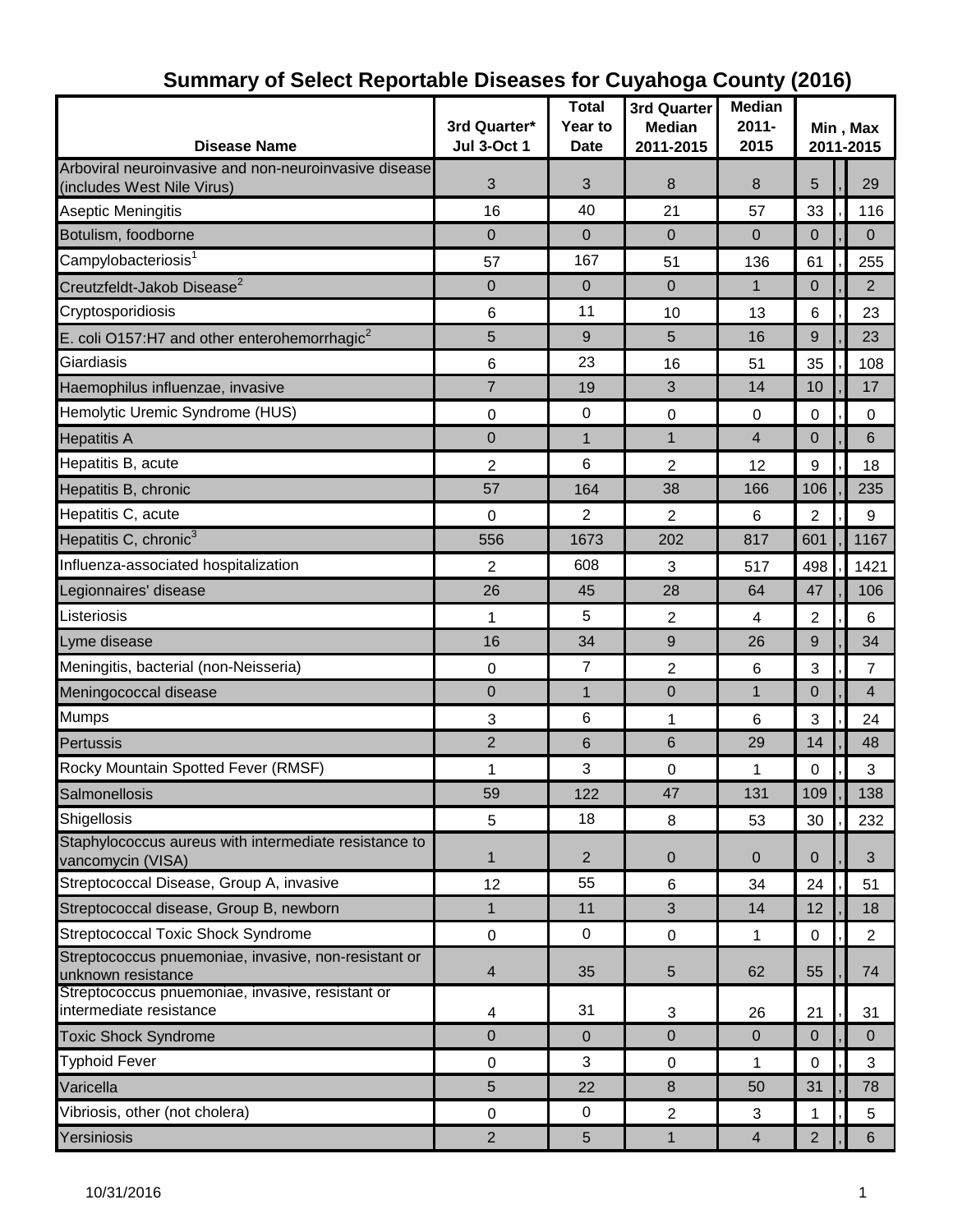|                                                                              | 3rd Quarter*<br><b>Jul 3-Oct 1</b> | <b>Total</b><br>Year to | 3rd Quarter<br><b>Median</b> | <b>Median</b><br>$2011 -$ | Min, Max<br>2011-2015 |  |                  |  |
|------------------------------------------------------------------------------|------------------------------------|-------------------------|------------------------------|---------------------------|-----------------------|--|------------------|--|
| <b>Disease Name</b><br>Arboviral neuroinvasive and non-neuroinvasive disease |                                    | <b>Date</b>             | 2011-2015                    | 2015                      |                       |  |                  |  |
| (includes West Nile Virus)                                                   | $\overline{2}$                     | $\overline{2}$          | 3                            | 3                         | $\mathbf 0$           |  | 15               |  |
| Aseptic Meningitis                                                           | 11                                 | 28                      | 13                           | 40                        | 17                    |  | 53               |  |
| Botulism, foodborne                                                          | $\mathbf{0}$                       | $\mathbf 0$             | $\mathbf{0}$                 | $\mathbf 0$               | $\overline{0}$        |  | $\mathbf 0$      |  |
| Campylobacteriosis <sup>1</sup>                                              | 41                                 | 111                     | 36                           | 86                        | 37                    |  | 189              |  |
| Creutzfeldt-Jakob Disease <sup>2</sup>                                       | 0                                  | $\mathbf 0$             | $\mathbf{0}$                 | $\mathbf{1}$              | $\overline{0}$        |  | $\overline{2}$   |  |
| Cryptosporidiosis                                                            | 6                                  | 11                      | 8                            | 10                        | 5                     |  | 13               |  |
| E. coli O157:H7 and other enterohemorrhagic <sup>2</sup>                     | 4                                  | 8                       | 3                            | 12                        | $\overline{7}$        |  | 16               |  |
| Giardiasis                                                                   | 5                                  | 18                      | 8                            | 23                        | 20                    |  | 53               |  |
| Haemophilus influenzae, invasive                                             | 3                                  | 10                      | 1                            | 10                        | $\overline{7}$        |  | 11               |  |
| Hemolytic Uremic Syndrome (HUS)                                              | $\mathbf 0$                        | $\mathbf 0$             | $\mathbf 0$                  | $\mathbf 0$               | $\mathbf 0$           |  | 0                |  |
| <b>Hepatitis A</b>                                                           | 0                                  | $\mathbf{1}$            | $\mathbf{1}$                 | 4                         | $\mathbf 0$           |  | 6                |  |
| Hepatitis B, acute                                                           | 1                                  | 4                       | $\mathbf{1}$                 | 6                         | $\overline{4}$        |  | 13               |  |
| Hepatitis B, chronic                                                         | 23                                 | 70                      | 17                           | 70                        | 57                    |  | 118              |  |
| Hepatitis C, acute                                                           | 0                                  | $\overline{2}$          | 1                            | 2                         | 1                     |  | 3                |  |
| Hepatitis C, chronic <sup>3</sup>                                            | 176                                | 742                     | 78                           | 320                       | 239                   |  | 450              |  |
| Influenza-associated hospitalization                                         | 1                                  | 316                     | $\overline{2}$               | 288                       | 270                   |  | 764              |  |
| Legionnaires' disease                                                        | 8                                  | 21                      | 18                           | 36                        | 24                    |  | 57               |  |
| Listeriosis                                                                  | 1                                  | 5                       | 1                            | 3                         | 1                     |  | 4                |  |
| Lyme disease                                                                 | 11                                 | 24                      | 8                            | 17                        | $\overline{7}$        |  | 28               |  |
| Meningitis, bacterial (non-Neisseria)                                        | $\pmb{0}$                          | 4                       | 1                            | $\overline{c}$            | 1                     |  | 5                |  |
| Meningococcal disease                                                        | $\mathbf{0}$                       | $\mathbf{1}$            | $\mathbf 0$                  | $\mathbf 0$               | $\overline{0}$        |  | $\overline{2}$   |  |
| Mumps                                                                        | 3                                  | 4                       | 1                            | 4                         | 3                     |  | 19               |  |
| Pertussis                                                                    | $\overline{2}$                     | 5                       | 5                            | 24                        | 9                     |  | 41               |  |
| Rocky Mountain Spotted Fever (RMSF)                                          | 1                                  | 3                       | 0                            | $\mathbf 0$               | 0                     |  | $\boldsymbol{2}$ |  |
| Salmonellosis                                                                | 39                                 | 83                      | 28                           | 84                        | 74                    |  | 95               |  |
| Shigellosis                                                                  | 1                                  | 9                       | $\overline{4}$               | 23                        | 14                    |  | 103              |  |
| Staphylococcus aureus with intermediate resistance to<br>vancomycin (VISA)   | $\mathbf 0$                        | $\mathbf{1}$            | $\mathbf{0}$                 | $\mathbf 0$               | $\mathbf 0$           |  | $\overline{2}$   |  |
| Streptococcal Disease, Group A, invasive                                     | 8                                  | 38                      | 5                            | 22                        | 13                    |  | 27               |  |
| Streptococcal disease, Group B, newborn                                      | $\mathbf{0}$                       | $\overline{2}$          | $\mathbf{1}$                 | 4                         | $\overline{2}$        |  | $\overline{7}$   |  |
| <b>Streptococcal Toxic Shock Syndrome</b>                                    | $\mathsf 0$                        | $\mathsf 0$             | $\mathbf 0$                  | 1                         | $\mathbf 0$           |  | 1                |  |
| Streptococcus pnuemoniae, invasive, non-resistant or<br>unknown resistance   | 3                                  | 19                      | 3                            | 33                        | 26                    |  | 42               |  |
| Streptococcus pnuemoniae, invasive, resistant or<br>intermediate resistance  | $\overline{2}$                     | 22                      | $\overline{2}$               | 17                        | 12                    |  | 21               |  |
| <b>Toxic Shock Syndrome</b>                                                  | 0                                  | $\mathbf 0$             | $\mathbf 0$                  | $\mathbf 0$               | $\overline{0}$        |  | $\mathbf 0$      |  |
| <b>Typhoid Fever</b>                                                         | $\mathsf 0$                        | 3                       | $\mathbf 0$                  | $\mathbf 0$               | 0                     |  | $\overline{2}$   |  |
| Varicella                                                                    | 1                                  | 11                      | $\overline{4}$               | 38                        | 27                    |  | 60               |  |
| Vibriosis, other (not cholera)                                               | $\mathbf 0$                        | $\mathsf 0$             | 2                            | 3                         | $\mathbf 0$           |  | 5                |  |
| Yersiniosis                                                                  | $\overline{2}$                     | 4                       | 1                            | 3                         | $\mathbf{1}$          |  | 4                |  |

#### **Summary of Select Reportable Diseases for CCBH (2016)**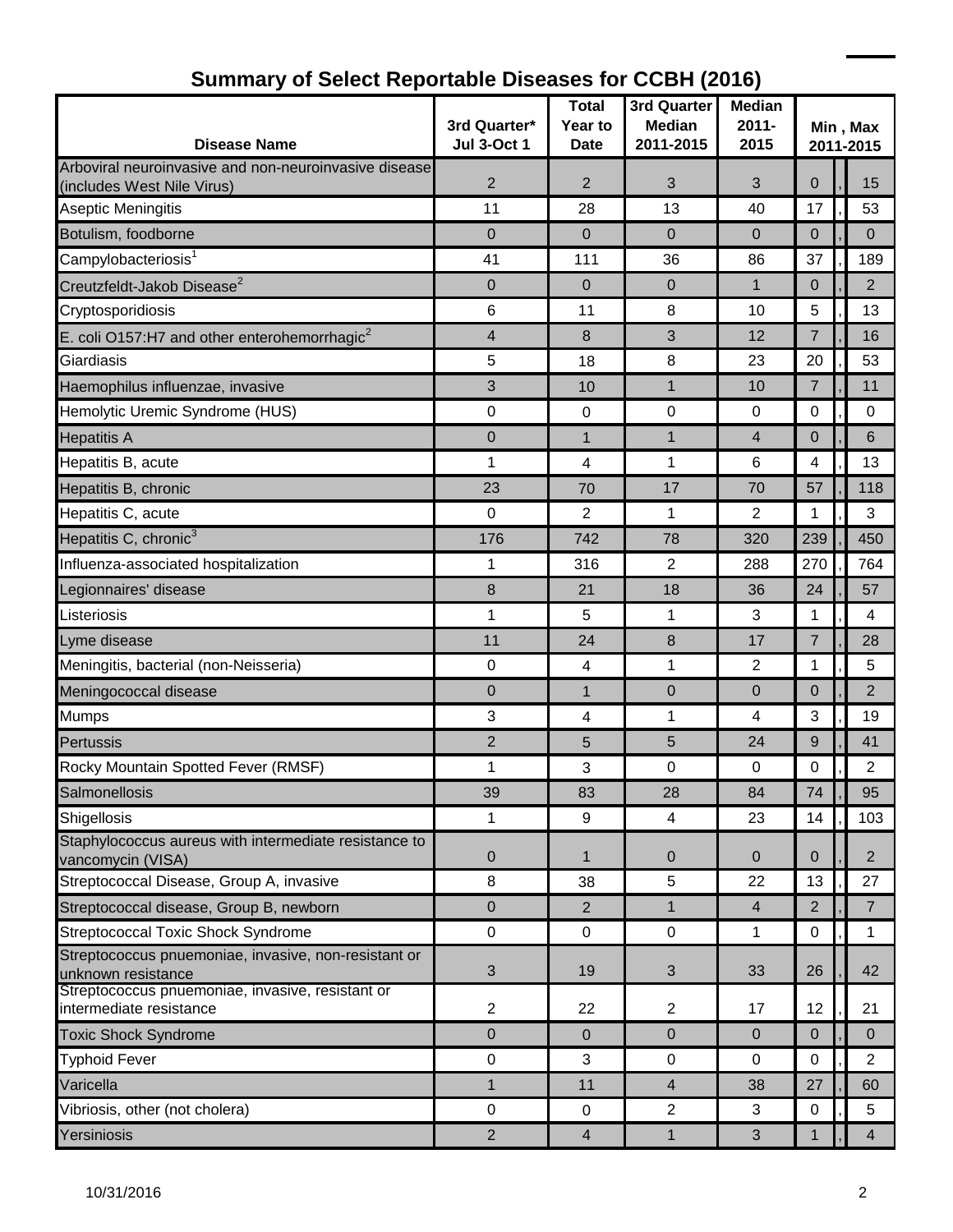| <b>Disease Name</b>                                                         | 3rd Quarter*<br><b>Jul 3-Oct 1</b> | <b>Total</b><br>Year to<br><b>Date</b> | 3rd Quarter<br><b>Median</b><br>2011-2015 | <b>Median</b><br>$2011 -$<br>2015 | Min, Max<br>2011-2015 |  |                |
|-----------------------------------------------------------------------------|------------------------------------|----------------------------------------|-------------------------------------------|-----------------------------------|-----------------------|--|----------------|
| Arboviral neuroinvasive and non-neuroinvasive disease                       |                                    |                                        |                                           |                                   |                       |  |                |
| (includes West Nile Virus)<br><b>Aseptic Meningitis</b>                     | 1<br>4                             | 1<br>11                                | $\overline{4}$<br>$\overline{7}$          | 4<br>22                           | $\mathbf{1}$<br>16    |  | 14<br>62       |
| Botulism, foodborne                                                         | $\mathbf 0$                        | $\pmb{0}$                              | $\mathbf 0$                               | $\overline{0}$                    | $\mathbf 0$           |  | $\mathbf 0$    |
| Campylobacteriosis <sup>1</sup>                                             | 16                                 | 52                                     | 10                                        | 37                                | 13                    |  | 64             |
|                                                                             | $\mathbf 0$                        | $\mathbf 0$                            | $\mathbf 0$                               | $\mathbf 0$                       | $\mathbf 0$           |  | $\mathbf 1$    |
| Creutzfeldt-Jakob Disease <sup>2</sup><br>Cryptosporidiosis                 | $\pmb{0}$                          | $\pmb{0}$                              | 1                                         | 3                                 | $\mathbf 0$           |  | 8              |
|                                                                             | 1                                  | 1                                      | $\overline{2}$                            | 4                                 | $\overline{0}$        |  | 6              |
| E. coli O157:H7 and other enterohemorrhagic <sup>2</sup><br>Giardiasis      | 1                                  | 5                                      | 9                                         | 28                                | 13                    |  | 53             |
| Haemophilus influenzae, invasive                                            | 4                                  | $9\,$                                  | $\overline{2}$                            | 3                                 | $\overline{2}$        |  | 6              |
| Hemolytic Uremic Syndrome (HUS)                                             | 0                                  | $\pmb{0}$                              | $\boldsymbol{0}$                          | 0                                 | 0                     |  | 0              |
| <b>Hepatitis A</b>                                                          | $\boldsymbol{0}$                   | $\mathbf 0$                            | $\mathbf 0$                               | $\overline{0}$                    | $\overline{0}$        |  | $\overline{2}$ |
| Hepatitis B, acute                                                          | 1                                  | $\overline{2}$                         | 1                                         | 5                                 | 4                     |  | 9              |
| Hepatitis B, chronic                                                        | 34                                 | 93                                     | 19                                        | 84                                | 40                    |  | 115            |
| Hepatitis C, acute                                                          | 0                                  | $\mathbf 0$                            | 1                                         | 3                                 | 1                     |  | $\overline{7}$ |
| Hepatitis C, chronic <sup>3</sup>                                           | 377                                | 916                                    | 122                                       | 492                               | 356                   |  | 709            |
| Influenza-associated hospitalization                                        | $\mathbf{1}$                       | 282                                    | $\mathbf{1}$                              | 218                               | 204                   |  | 626            |
| Legionnaires' disease                                                       | 18                                 | 24                                     | 14                                        | 30                                | 21                    |  | 46             |
| Listeriosis                                                                 | $\mathbf 0$                        | $\pmb{0}$                              | 1                                         | 1                                 | $\boldsymbol{0}$      |  | $\overline{2}$ |
| Lyme disease                                                                | 4                                  | 8                                      | $\mathbf{1}$                              | $\overline{2}$                    | $\overline{2}$        |  | 8              |
| Meningitis, bacterial (non-Neisseria)                                       | 0                                  | $\sqrt{3}$                             | 1                                         | 2                                 | 1                     |  | 4              |
| Meningococcal disease                                                       | $\pmb{0}$                          | $\pmb{0}$                              | $\mathbf 0$                               | $\mathbf{1}$                      | $\mathbf 0$           |  | $\overline{4}$ |
| <b>Mumps</b>                                                                | 0                                  | $\overline{c}$                         | $\mathbf 0$                               | $\overline{2}$                    | $\mathbf 0$           |  | 5              |
| Pertussis                                                                   | $\boldsymbol{0}$                   | $\mathbf{1}$                           | $\mathbf{1}$                              | 5                                 | $\overline{2}$        |  | $\overline{7}$ |
| Rocky Mountain Spotted Fever (RMSF)                                         | $\pmb{0}$                          | $\pmb{0}$                              | $\boldsymbol{0}$                          | 0                                 | $\mathbf 0$           |  | 1              |
| Salmonellosis                                                               | 20                                 | 35                                     | 15                                        | 41                                | 33                    |  | 46             |
| Shigellosis                                                                 | 4                                  | 9                                      | 6                                         | 28                                | 8                     |  | 126            |
| Staphylococcus aureus with intermediate resistance to<br>vancomycin (VISA)  | 1                                  | $\mathbf{1}$                           | $\mathbf 0$                               | $\overline{0}$                    | $\overline{0}$        |  | $\mathbf{1}$   |
| Streptococcal Disease, Group A, invasive                                    | $\overline{\mathbf{4}}$            | 14                                     | $\overline{2}$                            | 13                                | 9                     |  | 23             |
| Streptococcal disease, Group B, newborn                                     | $\pmb{0}$                          | $\,8\,$                                | $\overline{2}$                            | 11                                | $\overline{7}$        |  | 14             |
| Streptococcal Toxic Shock Syndrome                                          | $\mathbf 0$                        | $\mathbf 0$                            | $\mathbf 0$                               | 0                                 | $\boldsymbol{0}$      |  | 1              |
| Streptococcus pnuemoniae, invasive, non-resistant or<br>unknown resistance  | 1                                  | 15                                     | $\overline{2}$                            | 30                                | 22                    |  | 43             |
| Streptococcus pnuemoniae, invasive, resistant or<br>intermediate resistance | $\overline{2}$                     | 9                                      | $\overline{2}$                            | 9                                 | 8                     |  | 11             |
| <b>Toxic Shock Syndrome</b>                                                 | $\mathbf 0$                        | $\mathbf 0$                            | $\mathbf 0$                               | $\overline{0}$                    | $\overline{0}$        |  | $\mathbf{0}$   |
| <b>Typhoid Fever</b>                                                        | $\mathbf 0$                        | $\pmb{0}$                              | $\mathsf 0$                               | 1                                 | $\boldsymbol{0}$      |  | 1              |
| Varicella                                                                   | $\overline{4}$                     | 11                                     | $\overline{2}$                            | 12                                | $\overline{4}$        |  | 18             |
| Vibriosis, other (not cholera)                                              | $\mathbf 0$                        | $\pmb{0}$                              | $\mathsf 0$                               | $\mathbf 0$                       | 0                     |  | 1              |
| Yersiniosis                                                                 | $\boldsymbol{0}$                   | $\mathbf{1}$                           | $\pmb{0}$                                 | $\mathbf{1}$                      | 1                     |  | $\mathbf{3}$   |

## **Summary of Select Reportable Diseases for City of Cleveland (2016)**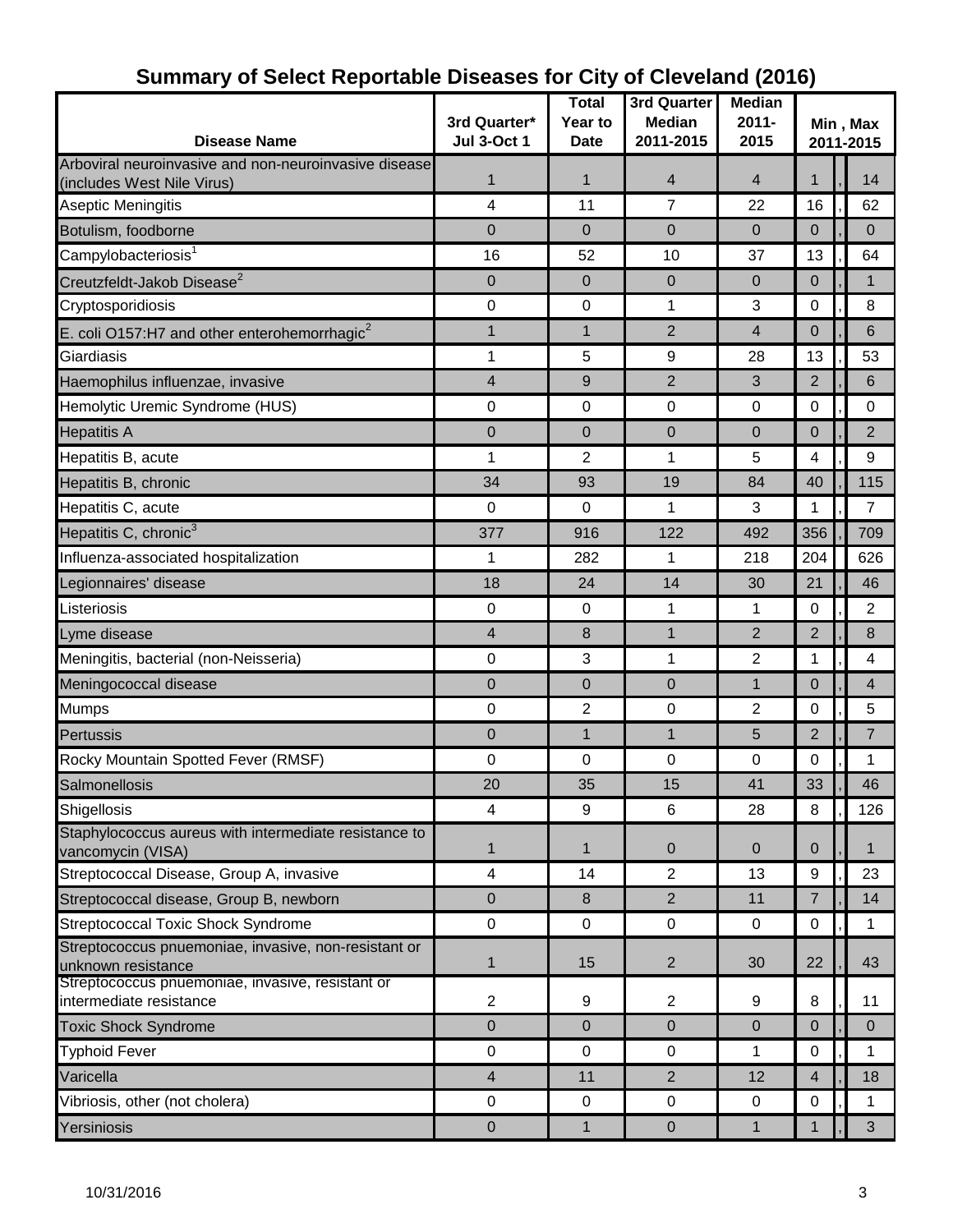|                                                                                     | 3rd Quarter*       | Total<br>Year to | 3rd Quarter<br><b>Median</b> | <b>Median</b><br>$2011 -$ | Min, Max       |  |                |
|-------------------------------------------------------------------------------------|--------------------|------------------|------------------------------|---------------------------|----------------|--|----------------|
| <b>Disease Name</b>                                                                 | <b>Jul 3-Oct 1</b> | <b>Date</b>      | 2011-2015                    | 2015                      |                |  | 2011-2015      |
| Arboviral neuroinvasive and non-neuroinvasive disease<br>(includes West Nile Virus) | $\mathbf 0$        | 0                | $\mathbf{1}$                 | 1                         | 0              |  |                |
| Aseptic Meningitis                                                                  | 1                  | 1                | $\mathbf 0$                  | 0                         | 0              |  | $\overline{2}$ |
| Botulism, foodborne                                                                 | 0                  | 0                | 0                            | $\mathbf 0$               | $\overline{0}$ |  | 0              |
| Campylobacteriosis <sup>1</sup>                                                     | 0                  | 4                | 0                            | 3                         | $\overline{2}$ |  | 5              |
| Creutzfeldt-Jakob Disease <sup>2</sup>                                              | $\boldsymbol{0}$   | $\mathbf 0$      | $\mathbf 0$                  | $\overline{0}$            | $\overline{0}$ |  | 0              |
| Cryptosporidiosis                                                                   | 0                  | 0                | 1                            | 1                         | 0              |  | $\overline{2}$ |
| E. coli O157:H7 and other enterohemorrhagic $2$                                     | 0                  | 0                | $\mathbf 0$                  | $\mathbf 0$               | $\overline{0}$ |  | $\overline{2}$ |
| Giardiasis                                                                          | 0                  | $\mathbf 0$      | 0                            | 0                         | 0              |  | 2              |
| Haemophilus influenzae, invasive                                                    | $\mathbf 0$        | $\mathbf 0$      | $\mathbf 0$                  | $\overline{0}$            | $\overline{0}$ |  | $\overline{2}$ |
| Hemolytic Uremic Syndrome (HUS)                                                     | $\pmb{0}$          | $\mathbf 0$      | 0                            | $\mathbf 0$               | 0              |  | 0              |
| <b>Hepatitis A</b>                                                                  | 0                  | $\mathbf 0$      | $\mathbf 0$                  | 0                         | $\overline{0}$ |  | $\Omega$       |
| Hepatitis B, acute                                                                  | 0                  | 0                | 0                            | 0                         | 0              |  | 1              |
| Hepatitis B, chronic                                                                | $\mathbf 0$        | $\mathbf{1}$     | $\mathbf 0$                  | $\overline{2}$            | $\overline{0}$ |  | 10             |
| Hepatitis C, acute                                                                  | 0                  | 0                | 0                            | 0                         | 0              |  | 0              |
| Hepatitis C, chronic <sup>3</sup>                                                   | 3                  | 15               | 3                            | 8                         | 5              |  | 14             |
| Influenza-associated hospitalization                                                | 0                  | 10               | $\mathbf 0$                  | 16                        | 14             |  | 31             |
| Legionnaires' disease                                                               | $\boldsymbol{0}$   | $\mathbf 0$      | $\boldsymbol{0}$             | $\mathbf 1$               | 0              |  | 3              |
| Listeriosis                                                                         | $\pmb{0}$          | $\boldsymbol{0}$ | $\mathbf 0$                  | 0                         | 0              |  | 0              |
| Lyme disease                                                                        | $\mathbf{1}$       | $\overline{2}$   | $\mathbf{0}$                 | $\mathbf{1}$              | $\overline{0}$ |  | $\overline{4}$ |
| Meningitis, bacterial (non-Neisseria)                                               | 0                  | 0                | $\pmb{0}$                    | 0                         | 0              |  | 0              |
| Meningococcal disease                                                               | 0                  | 0                | 0                            | $\mathbf 0$               | 0              |  | $\mathbf 0$    |
| Mumps                                                                               | 0                  | 0                | $\mathbf 0$                  | 0                         | 0              |  | 0              |
| Pertussis                                                                           | 0                  | $\mathbf 0$      | $\mathbf 0$                  | $\overline{0}$            | $\overline{0}$ |  | $\overline{0}$ |
| Rocky Mountain Spotted Fever (RMSF)                                                 | $\pmb{0}$          | 0                | 0                            | 0                         | 0              |  | 1              |
| Salmonellosis                                                                       | 0                  | 4                | 1                            | 2                         |                |  | $\prime$       |
| Shigellosis                                                                         | $\mathsf 0$        | $\mathbf 0$      | 0                            | 2                         | 1              |  | 3              |
| Staphylococcus aureus with intermediate resistance to<br>vancomycin (VISA)          | 0                  | $\mathbf 0$      | $\mathbf{0}$                 | 0                         | 0              |  | $\Omega$       |
| Streptococcal Disease, Group A, invasive                                            | 0                  | 3                | $\mathbf 0$                  | 1                         | 0              |  | 5              |
| Streptococcal disease, Group B, newborn                                             | $\mathbf{1}$       | 1                | $\mathbf 0$                  | $\mathbf 0$               | $\mathbf 0$    |  | $\mathbf{0}$   |
| Streptococcal Toxic Shock Syndrome                                                  | $\mathbf 0$        | $\pmb{0}$        | $\mathbf 0$                  | 0                         | 0              |  | 1              |
| Streptococcus pnuemoniae, invasive, non-resistant or<br>unknown resistance          | $\pmb{0}$          | 1                | $\pmb{0}$                    | 1                         | $\pmb{0}$      |  | $\overline{2}$ |
| Streptococcus pnuemoniae, invasive, resistant or<br>intermediate resistance         | $\mathbf 0$        | 0                | 0                            | $\mathbf 0$               | 0              |  | 0              |
| <b>Toxic Shock Syndrome</b>                                                         | $\mathbf{0}$       | 0                | $\mathbf{0}$                 | $\mathbf 0$               | 0              |  | $\overline{0}$ |
| <b>Typhoid Fever</b>                                                                | $\mathbf 0$        | 0                | $\mathbf 0$                  | $\mathbf 0$               | $\pmb{0}$      |  | 0              |
| Varicella                                                                           | 0                  | $\mathbf{0}$     | $\mathbf{0}$                 | $\mathbf 0$               | $\overline{0}$ |  | $\mathbf{0}$   |
| Vibriosis, other (not cholera)                                                      | $\mathbf 0$        | $\mathbf 0$      | 0                            | 0                         | 0              |  | 0              |
| Yersiniosis                                                                         | $\mathbf 0$        | $\boldsymbol{0}$ | $\overline{0}$               | $\mathbf 0$               | $\mathbf{0}$   |  |                |

# **Summary of Select Reportable Diseases for City of Shaker Heights (2016)**